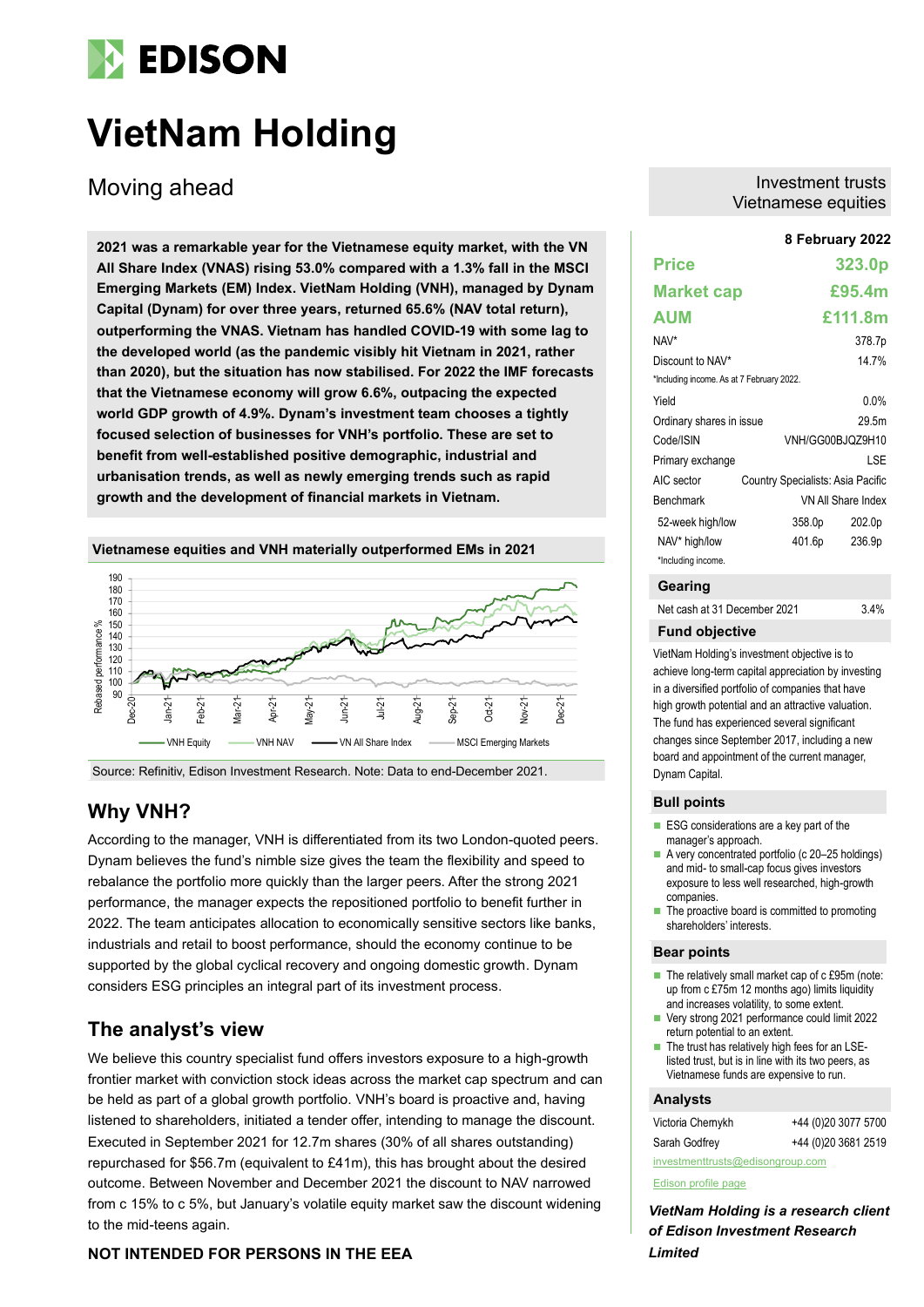

# **The manager's view: Ample opportunities from continued economic growth**

## **The Vietnamese economy**

Vietnam's economy has been one of the fastest growing in the world over the past two years, growing steadily at 6.8% compared to the 2.6% growth of the global economy (according to International Monetary Fund (IMF) data at October 2021), as global growth stalled because of the pandemic. Vietnam's GDP grew by 2.9% and 3.8% in 2020 and 2021, respectively, while global GDP declined 3.1% in 2020 and caught up with growth at 5.9% in 2021. For 2022 the IMF forecasts the Vietnamese economy to grow 6.6%, outpacing expected world GDP growth of 4.9%. Vietnam GDP per capita (c \$2,800 at 2020 as per World Bank data) has trebled since joining the WTO in 2007. Exhibit 1 illustrates that while the COVID-19 pandemic slowed down the country's growth in 2020–21, Vietnam's handling of the pandemic resulted in a much softer negative economic impact than in the ASEAN region, advanced economies and the world.





Source: IMF at end-October 2021, Edison Investment Research. Note: \*Indonesia, Malaysia, Philippines, Thailand and Vietnam.

While Vietnam had only a handful of COVID-19 cases during 2020, in 2021 it became heavily exposed to COVID-19 variants, but the country has managed the situation fairly well. Vietnam continued to make progress on its vaccination roll-out during December 2021 and January this year, with at least 70% of the population now fully vaccinated (as defined in Vietnam). Although the road to recovery in H221 remained segmented, renewed growth in several areas of the economy strengthened by Q421 and continues into Q122.

Vietnam remains a very open economy for international trade, having recently signed a number of trade agreements, including entering the Regional Comprehensive Economic Partnership, covering the Asia-Pacific region, and EU and UK free trade agreements. Vietnam has already become a key part of the global supply chain. Its trade volumes are around twice its GDP and further international collaboration is likely to stimulate its economy and growth in trade.

The economy is also expanding internally, as the growing middle class is transforming Vietnam into an increasingly consumer-driven society. Dynam believes that Vietnam is currently at an inflection point in terms of its internal consumption trends. The team estimates that Vietnamese consumer power could double by 2035 from the current level, with increased demand for consumer goods through rapidly growing modern trade and retails chains. In February 2021, the country entered the next stage of economic progression with a new five-year plan. It focuses on reducing corruption and market inefficiencies and encourages investment in domestic infrastructure.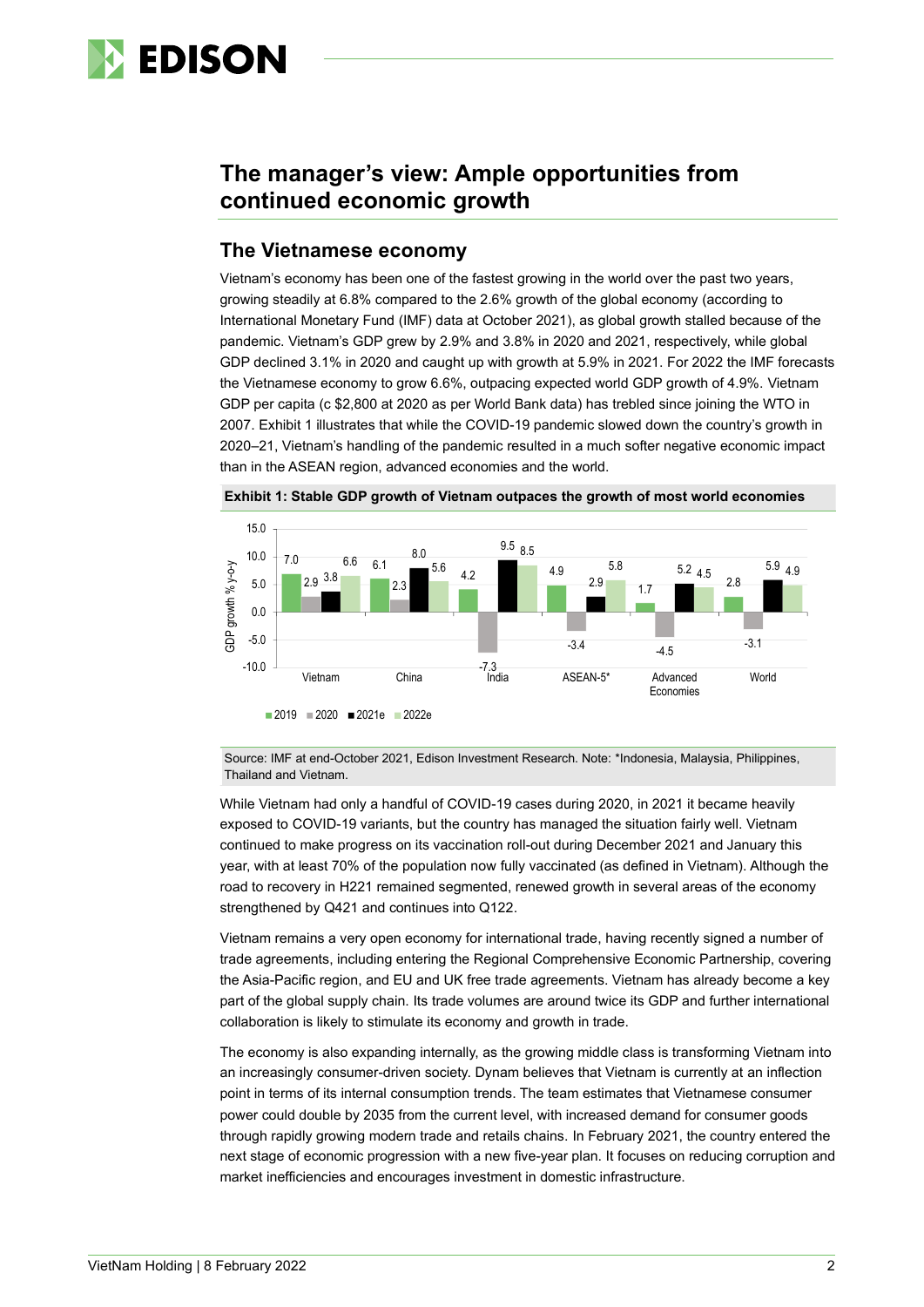

# **Portfolio update**

True to its name, Dynam Capital adopts an agile approach to capture investment opportunities within three mega trends in Vietnam by investing in listed companies: industrialisation (c 25% of thematic exposure in VNH's portfolio at end-December 2021), urbanisation (c 19%) and consumer (c 15%).

The agility of the investment approach is demonstrated by the ability of the team to adapt the portfolio to the rapidly changing market environment by adjusting the exposure to market segments with best potential, as perceived by the team. We note that Dynam Capital does this largely by buying new or increasing stock exposure, rather than by asset allocation, and the market cap split of the portfolio is a result of stock picking (please see page 7 for details on the investment manager and process). With retail investors becoming much more active during 2021, the Dynam Capital team increased the share of mid-cap stocks to 31% from 19% in 2020 (Exhibit 2). This was achieved by reducing the proportion of large caps to 60% from 73% in 2020. Exhibit 2 also illustrates the active portfolio dynamics during 2020, when the team substantially increased largecap exposure, buying banks and other cyclical stocks.





Source: Dynam Capital

The portfolio contained 27 holdings at end-December 2021 (28 holdings at end-April 2021), a couple of holdings higher than the targeted 20–25 range.

| % unless stated             | <b>Portfolio</b><br>31 Dec 2021 | <b>Portfolio</b><br>31 Dec 2020 | Change<br>(pp) | <b>VNAS</b> weight | <b>Active weight</b><br>vs index (pp) | Company weight/<br>index weight (x) |  |
|-----------------------------|---------------------------------|---------------------------------|----------------|--------------------|---------------------------------------|-------------------------------------|--|
| Banks                       | 24.6                            | 29.8                            | (5.2)          | 31.7               | (7.1)                                 | 0.8                                 |  |
| Real estate                 | 20.3                            | 11.0                            | 9.3            | 22.8               | (2.5)                                 | 0.9                                 |  |
| Financial services          | 17.5                            | 3.0                             | 14.5           | 8.4                | 9.1                                   | 2.1                                 |  |
| Industrial goods & services | 11.4                            | 25.7                            | (14.3)         | 10.0               | 1.4                                   | 1.1                                 |  |
| Retail                      | 10.3                            | 9.7                             | 0.6            | 4.7                | 5.7                                   | 2.2                                 |  |
| Telecommunications          | 8.7                             | 9.1                             | (0.4)          | 3.5                | 5.2                                   | 2.5                                 |  |
| Food & beverage             | 1.4                             | 4.6                             | (3.2)          | 6.5                | (5.1)                                 | 0.2                                 |  |
| Technology                  | 2.1                             | 0.0                             | 2.1            | 0.2                | 1.9                                   | 10.7                                |  |
| Construction & materials    | 0.2                             | 0.0                             | 0.2            | 4.3                | (4.1)                                 | 0.0                                 |  |
| Basic resources             | 0.0                             | 0.0                             | 0.0            | 0.7                | (0.7)                                 | 0.0                                 |  |
| Chemicals                   | 0.0                             | 2.1                             | (2.1)          | 2.1                | (2.1)                                 | 0.0                                 |  |
| <b>Utilities</b>            | 0.0                             | 2.1                             | (2.1)          | 1.0                | (1.0)                                 | 0.0                                 |  |
| Cash                        | 3.4                             | 2.8                             | 0.7            | 0.0                | N/A                                   | N/A                                 |  |
|                             | 100.0                           | 100.0                           |                | 100.0              |                                       |                                     |  |

#### **Exhibit 3: Portfolio sector exposure at 31 December 2021**

Source: VNH, Edison Investment Research. Note: Figures subject to rounding.

As shown in Exhibit 3, two major changes over the past 12 months were the increase in the financial services weighting (+14.5pp) from a low level (3.0% at end-December 2020) and a reduction in the industrial goods & services sector (-14.3pp). The bulk of the reduction within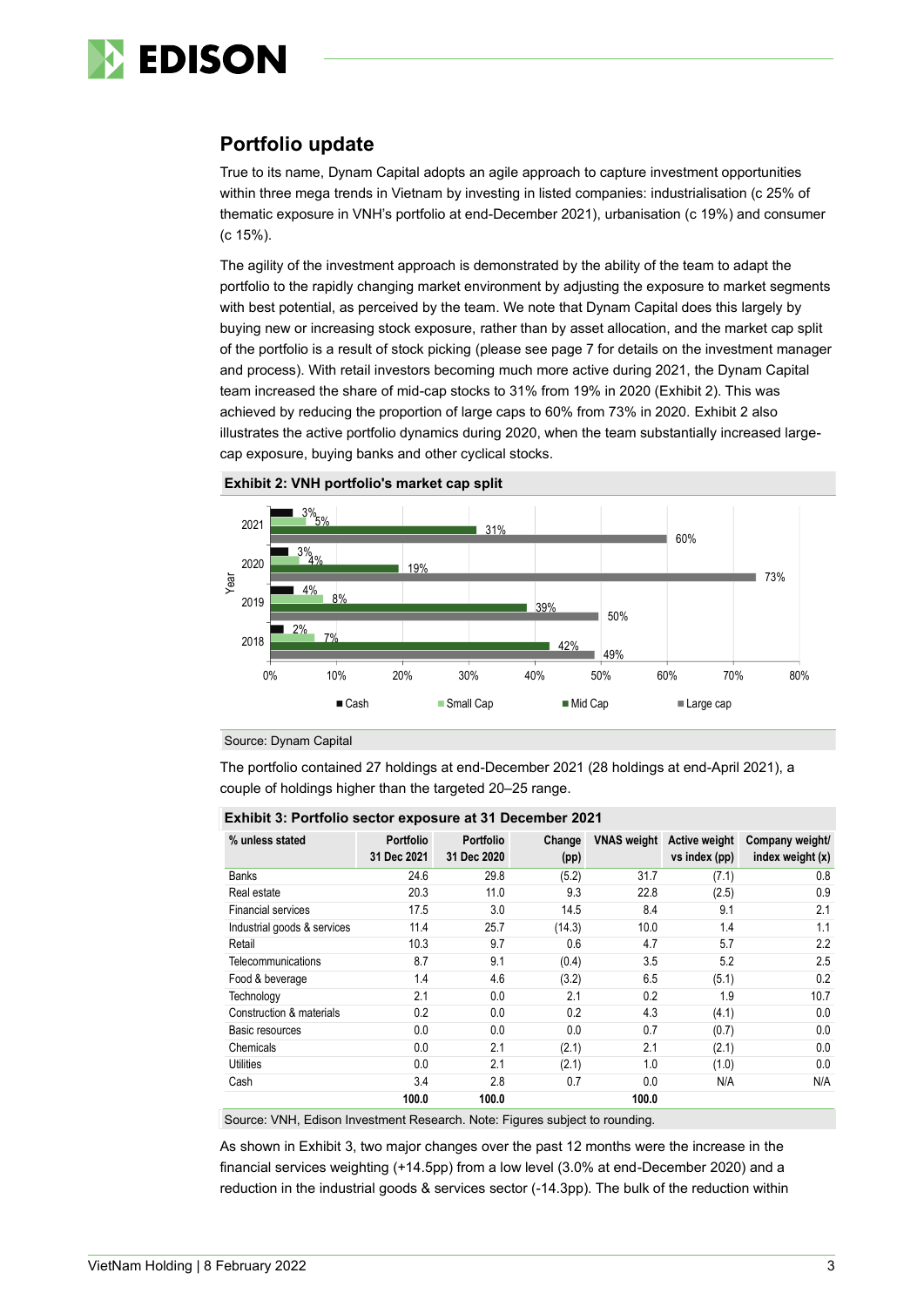

industrial goods & services included sales of three defensive logistics businesses, ABA Cooltrans (ABA Bond), Saigon Cargo Service (SCS) and Viettel Post (VTP) – all exited at a profit.

In H121 VNH was overweight the banking, telecommunications and steel sectors. Dynam expected telecommunications and steel companies to benefit from the measures introduced to tackle the COVID-19 pandemic, and many of these expectations came to fruition (see the performance section on pages 4–6 for more details).

The portfolio management team also expected the share prices of banks to appreciate during 2021. Banks were unpopular among investors for a few years until around 2021, and their share prices remained stale for a number of years. At the same time, fundamentally, these highly regulated entities maintained healthy balance sheets and operational resilience. Exhibit 3 shows the reduction in banking sector weight (5.2pp) to 24.6%, which is an underweight position relative to VNAS weight of 31.7%.

The team selectively reduced the weight of some large-cap holdings, mainly banks and steel-maker Hoa Phat Group (HPG), to allocate into smaller-cap names, particularly in the rapidly growing brokerage and real estate sectors. HPG is no longer among the top 10 positions, being reduced from 10.3% at end-April 2021 to 2.7% at end-December 2021

Sixteen new holdings purchased during 2021 included seven real estate stocks. The team expects the wider property market in Vietnam will continue to perform well in 2022 as governmentsupported investment in infrastructure is accelerated. The team bought stocks of four marketleading brokerage companies, well positioned to capture business opportunities, as the country's capital markets gradually mature and expand. The new purchases included the top 10 holding entrants VNDirect Securities (VND, 6.5% at end-December 2021), an institutional broker with a diverse suite of services, and Khang Dien House (KDH, 6.0%), a real estate developer and construction company.

| Company                             | Industry                    | 31-Dec-21 | 31-Dec-20* | Change |
|-------------------------------------|-----------------------------|-----------|------------|--------|
| FPT Corp                            | Telecommunications          | 8.7       | 9.1        | (0.4)  |
| Mobile World                        | Retail                      | 7.4       | 4.4        | 3.0    |
| <b>VNDirect Securities</b>          | <b>Financial Services</b>   | 6.5       | N/A        | N/A    |
| Saigon Thuong Tin Commercial Bank   | <b>Banks</b>                | 6.3       | N/A        | N/A    |
| Khang Dien House                    | <b>Real Estate</b>          | 6.0       | N/A        | N/A    |
| Gemadept Corp                       | Industrial Goods & Services | 5.6       | 7.4        | (1.8)  |
| Vietnam Joint Stock Commercial Bank | <b>Banks</b>                | 5.5       | 8.6        | (3.1)  |
| Military Commercial Bank            | <b>Banks</b>                | 5.2       | 4.8        | 0.4    |
| Vietnam Prosperity JSC Bank         | <b>Banks</b>                | 4.8       | 6.0        | (1.2)  |
| Masan Group                         | Food & Beverage             | 4.6       | N/A        | N/A    |
| Top 10 holdings                     |                             | 60.6      | N/A        |        |

#### **Exhibit 4: Top 10 holdings (%)**

Source: VNH, Edison Investment Research. Note: Figures subject to rounding. \*N/A where not in end-December 2020 top 10.

# **Performance**

Exhibit 5 shows VNH's discrete performance over the past five years; Dynam is responsible for the last three and a half. 2019 was the year of the fund's transition and VNH underperformed the Vietnamese indices. While this concentrated fund's return was more negatively affected by the market slump in March 2020 than the Vietnam VN Index and Vietnam VNAS, the fund bounced back well and performed very strongly in 2021. VNH returned 65.6% on a net asset value (NAV) total return (TR) basis over the 12 months to end-December 2021, outperforming both the Vietnam VN Index (38.6% TR) and the Vietnam VNAS (53.0% TR), demonstrating the fund's strong alpha relative to these two indices.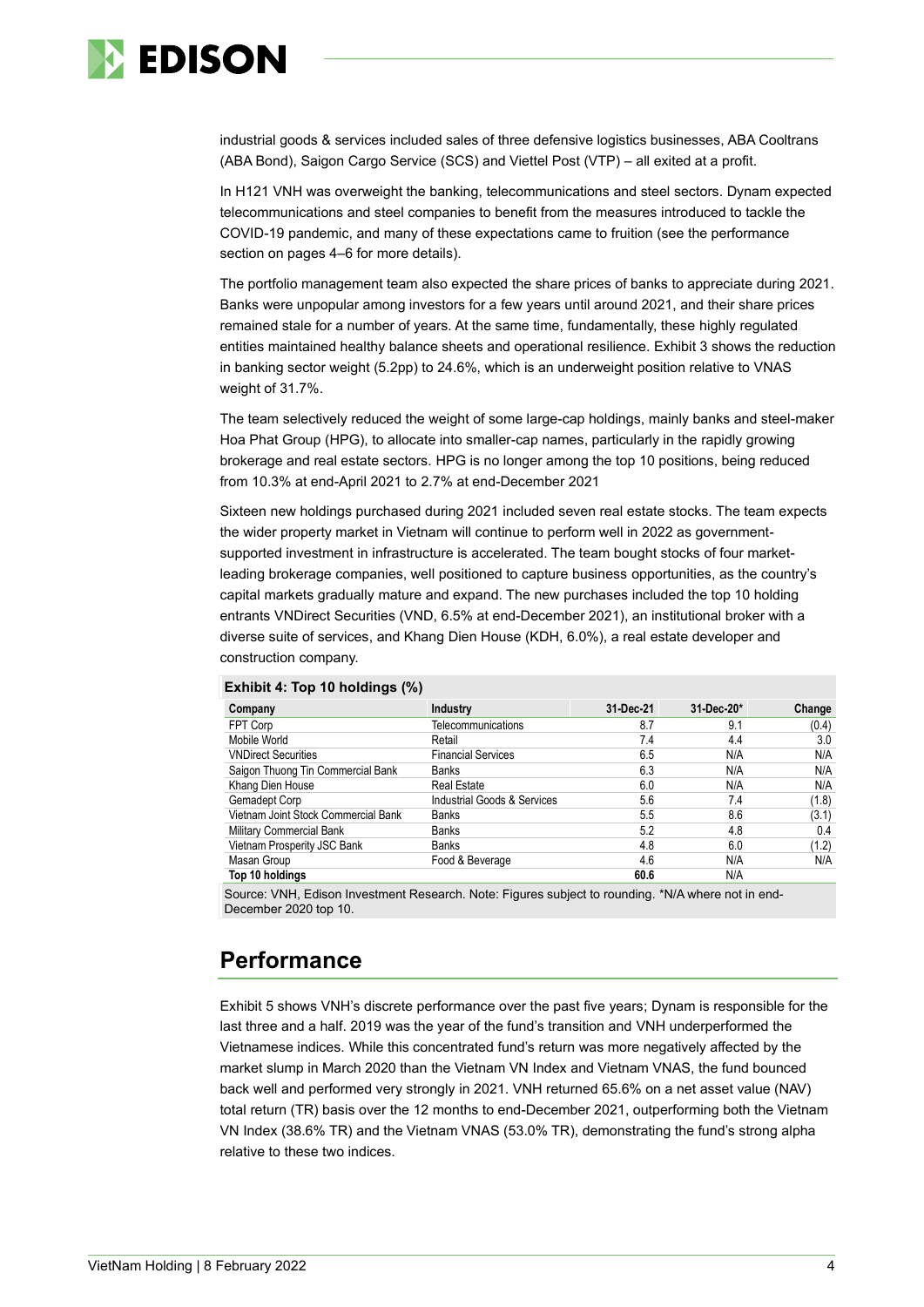

| <b>EXIMPLE 5: FIVE-year discrete performance data</b> |                                 |                                   |                                    |                            |                                     |                                     |  |  |  |
|-------------------------------------------------------|---------------------------------|-----------------------------------|------------------------------------|----------------------------|-------------------------------------|-------------------------------------|--|--|--|
| 12 months<br>ending                                   | Total share price<br>return (%) | <b>Total NAV return</b><br>$(\%)$ | Vietnam VN All-<br>Share Index (%) | Vietnam VN Index<br>$(\%)$ | <b>Vietnam VN30</b><br>Index $(\%)$ | <b>MSCI Emerging</b><br>Markets (%) |  |  |  |
| 31/12/17                                              | 12.4                            | 32.1                              | 36.7                               | 35.6                       | 45.7                                | 25.8                                |  |  |  |
| 31/12/18                                              | (9.4)                           | 12.6                              | (8.5)                              | (5.7)                      | (6.7)                               | (8.9)                               |  |  |  |
| 31/12/19                                              | (3.8)                           | (13.6)                            | (0.6)                              | 3.6                        | (0.3)                               | 14.3                                |  |  |  |
| 31/12/20                                              | 9.1                             | 10.8                              | 18.7                               | 11.7                       | (4.5)                               | 15.0                                |  |  |  |
| 31/12/21                                              | 81.8                            | 65.6                              | 53.0                               | 38.6                       | 46.1                                | (1.3)                               |  |  |  |

### **Exhibit 5: Five-year discrete performance data**

Source: VNH, Refinitiv, Bloomberg. Note: All % on a total return basis in GBP.

Exhibit 6 illustrates a material improvement in performance, relative to the VNAS, over Dynam's tenure since 2018. VNH's favourable positioning in relation to the cyclical market recovery has paid off. VNH's share price outperformed the index over the past three years on a TR basis (90.8% versus 82.3% to end-December 2021). During 2021 the country's equity market was boosted by many retail investors opening brokerage accounts and buying locally listed shares. The Dynam team took advantage of its specific stock knowledge and reinvested profits taken from a number of principally large-cap positions into the rising market, particularly in mid-cap stocks.

In addition, skilful thematic stock picks contributed to VNH's outperformance of the index. For example, lockdowns resulted in the populations of entire cities communicating virtually and telecom companies, such as VNH top-10 holding Mobile World (MWG), benefited. During 2021, MWG's share price rose by 11.5% in TR terms, compared to a 1.8% fall in the VNAS.

Also, the fund's nimble size helped the team to swiftly reposition the portfolio away from large caps and towards mid caps (see pages 3–4), and benefit from the mid-cap rally during 2021, outperforming Vietnam VNAS. Profits were taken primarily from the banking and steel sectors. Dynam reinvested cash into the real estate, brokerage and retail sectors because it expects these sectors to outperform when the economy reopens. In our view, this shift should further support VNH's performance in 2022.

As Exhibit 6 illustrates, 2021 was a very beneficial year for investors in Vietnamese equities, when it performed very strongly at a difficult time for EMs. The MSCI Emerging Markets Index outperformed Vietnamese equities during 2019–20, until the tough measures of Chinese regulators sent Chinese equities into a slide, taking the MSCI EM Index (c 40% Chinese stocks) into a downward trajectory.



#### **Exhibit 6: Three-year performance**

Source: Refinitiv, Edison Investment Research. Note: Data to end-December 2021.

Exhibit 7 presents the averages for the Vietnam peer group of three London-listed trusts, where VNH remains the smallest. VNH's market cap is close to £100m, despite the tender offers in November 2020 and September 2021 (see page 7 for details).

As the current manager was appointed in July 2018, the one- and three-year NAV TRs are both relevant. VNH ranks top over one and three years, on an NAV TR basis. A very strong 2021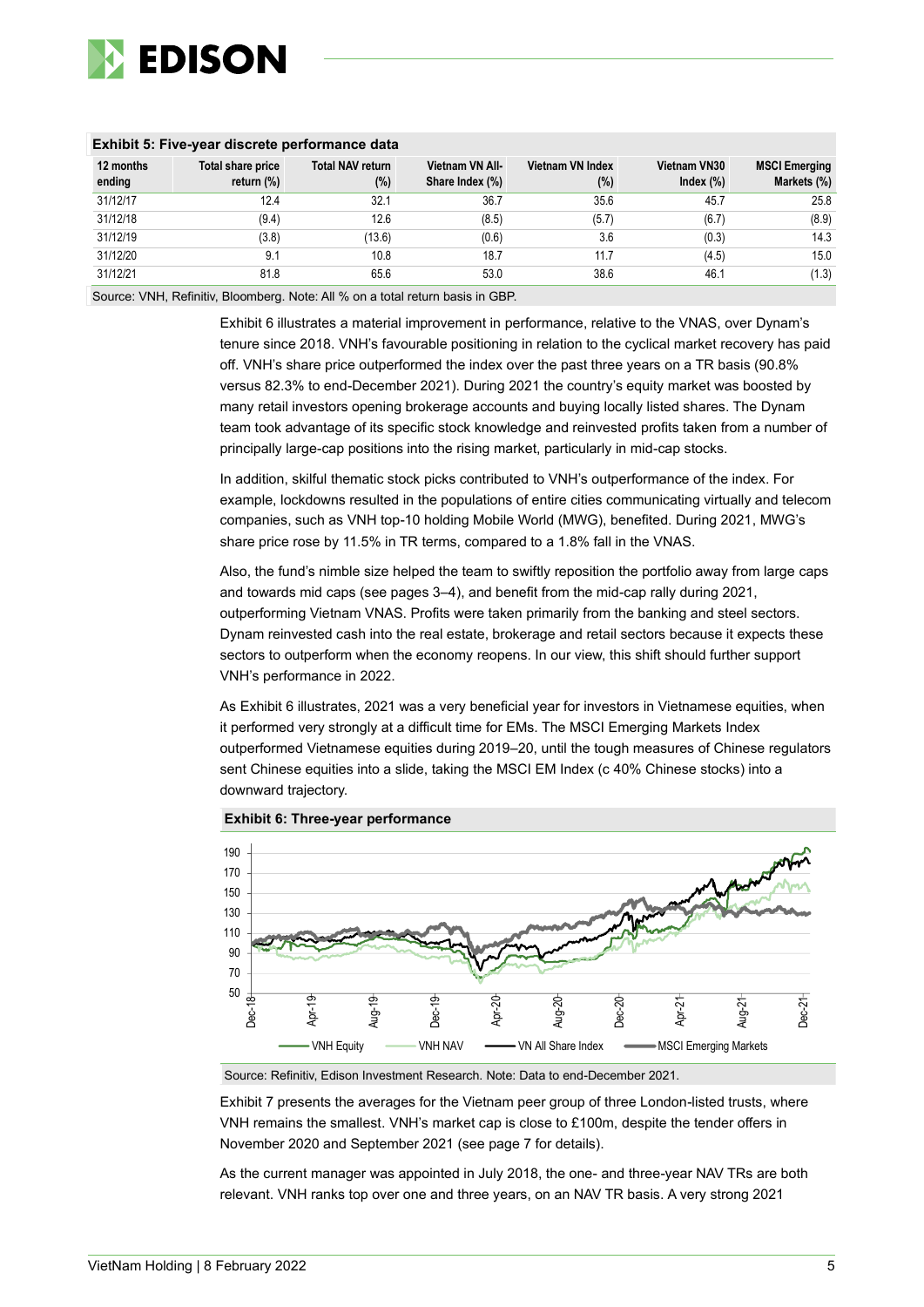

performance brought VNH to the top performer position during these two periods. VNH made a shift to the real estate, brokerage and retail sectors, anticipating these would outperform when the economy reopens. If the recovery continues, higher exposure (relative to the benchmark) to banks and some other cyclical stocks, such as retail and real estate, positions the fund well to continue its sustainable outperformance of the indices.

VNH has a different mix of sectors compared to its two peers. Being a smaller fund, it can more quickly shift its portfolio than the two larger peers, making tactical sector shifts by adding and reducing single stock positions, particularly within the banking and steel sectors. Combined with sharp stock selection, this swift rebalancing has allowed VNH to take profits and outperform peers over one year period.

Vietnam Enterprise Investments (VEIL) remains more overweight banks (36% versus the reduced exposure of 25% for VNH, 32% for the VNAS) and still has more real estate (28% versus the increased exposure of 20% for VNH, 23% for the index). VinaCapital Vietnam Opportunity Fund's (VOF) highest weightings are in two similar sectors: real estate (26%) and financials (22%). VOF allocates a 22% weighting to materials and has about a third of its portfolio in unquoted investments.

While VNH's ongoing charges are highest of the three funds (smaller funds tend to incur higher charges), in 2020 the board removed the performance fee for a 25bp increase in the management fee to 1.75% pa on NAV below \$300m and 1.5% on NAV between \$300m and \$600m. The board notes that the initiative lowers the total expense ratio (TER) of the fund by c 80bp on a forwardlooking basis.

| Exhibit 7: Country specialist – Vietnam peer group* |            |               |               |               |               |                 |         |           |            |                 |
|-----------------------------------------------------|------------|---------------|---------------|---------------|---------------|-----------------|---------|-----------|------------|-----------------|
| % unless stated                                     | Market cap | <b>NAV TR</b> | <b>NAV TR</b> | <b>NAV TR</b> | <b>NAV TR</b> | <b>Discount</b> | Ongoing | Perf.     | <b>Net</b> | <b>Dividend</b> |
|                                                     | £m         | 1 year        | 3 year        | 5 year        | 10 year       | (cum-fair)      | charge  | fee       | gearing    | yield (%)       |
| VietNam Holding                                     | 95.1       | 64.2          | 84.9          | 88.4          | 457.5         | (14.7)          | 2.57    | <b>No</b> | 100        | 95.1            |
| Vietnam Enterprise                                  | .581.6     | 49.4          | 85.1          | 143.8         | 596.8         | (18.1)          | 2.19    | No        | 100        | 1.581.6         |
| <b>VinaCapital Vietnam</b>                          | 847.8      | 41.8          | 73.5          | 104.2         | 386.9         | (18.6)          | 1.66    | Yes       | 100        | 847.8           |
| Simple average                                      | 841.5      | 51.8          | 81.2          | 112.1         | 480.4         | (17.1)          | 2.14    |           | 100        | 841.5           |
| Rank                                                | 3          |               | $\mathbf{2}$  | 3             | $\mathbf{2}$  |                 |         |           | 1          | 3               |
| Vietnam VN Index                                    |            | 45.3          | 62.6          | 97.8          | 314.8         |                 |         |           |            |                 |

#### **Exhibit 7: Country specialist – Vietnam peer group\***

Source: Morningstar, Bloomberg, Refinitiv, Edison Investment Research. Note: \*Data to end-January 2022. TR = total return. Net gearing is total assets less cash and equivalents as a percentage of net assets.

# **Corporate activity**

In August 2021 (FY22) the board announced a tender offer for up to 30% of the company's issued share capital (then 42.6m shares).

**Exhibit 8: Share buybacks and issuance**

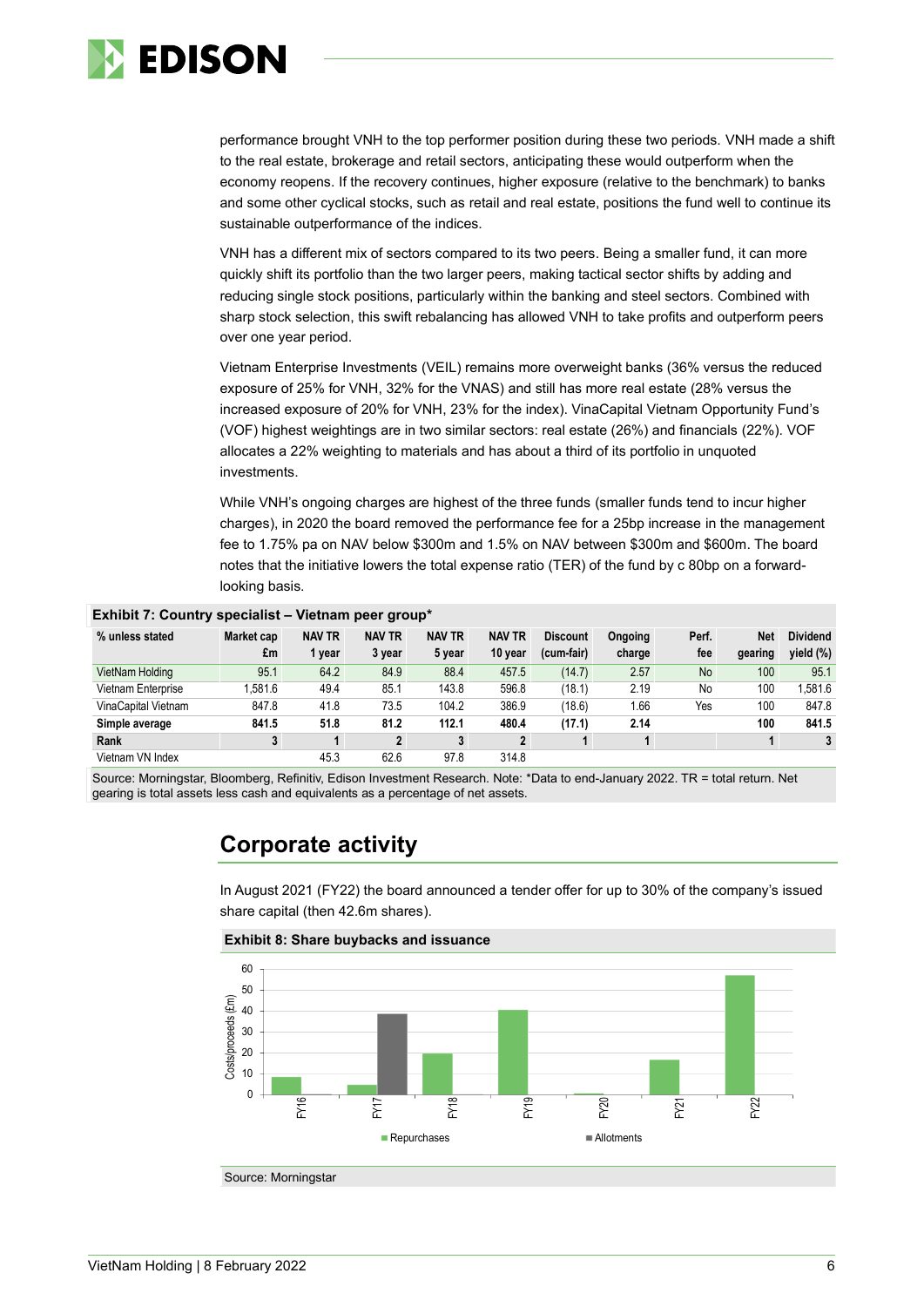

In September 2021 it bought back 12.7m shares under the tender offer at \$4.4528 per share for a total of \$56.7m (equivalent to £41m), which was 30% of the total shares outstanding. Since then, the trust has also bought back c 0.08m shares (c £0.03m) under its share repurchase programme. VNH currently has 29.5m shares outstanding.

# **The manager: Dynam Capital (Dynam)**

Dynam has two managing partners, Craig Martin, the chairman, and Vu Quang Thinh, the chief investment officer, and a dedicated team of 12 professionals based in Vietnam. The manager follows a growth at a reasonable price (GARP) investment process, unconstrained by any index, to invest in a highly concentrated portfolio of 20–25 conviction stocks. Dynam employs both bottom-up and top-down analysis in its investment approach.

The approach remains focused on three core themes: industrialisation (best-in-class manufacturers, international logistics); urbanisation (purposeful real estate, transportation, clean energy and clean water); and domestic consumerism and its enablers (sustainable retail, domestic logistics, products and finance). These themes are interlinked, as industrialisation and urbanisation foster further robust growth in GDP and domestic consumption. The team looks for companies that are well managed industry leaders with strong competitive positions and healthy balance sheets, yet which are attractively valued.

Dynam invests across the market cap spectrum, but typically favours small- and mid-cap companies, as these are often less well researched and more open to engagement. VNH's relatively small size gives it the flexibility to invest in companies further down the market capitalisation spectrum, and around half of the portfolio is held in sub-\$1bn companies.